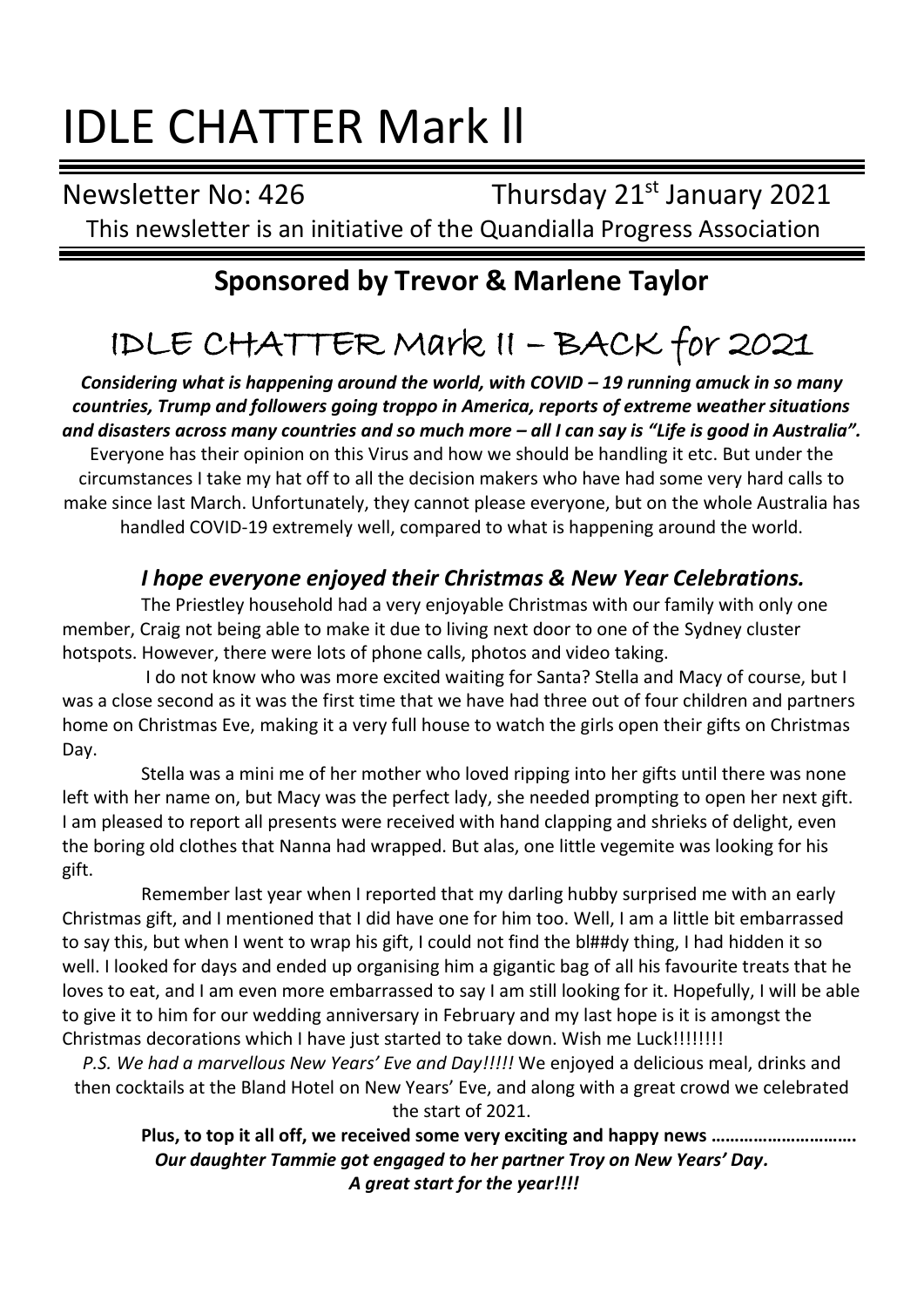

# *Belated Birthday Wishes*

*On Tuesday 5th January 2020 Hazel Allen celebrated her 70th Birthday with family and friends. On behalf of John & I and IC readers' we would like to wish Hazel all the Best and Many Belated Happy Returns on her special day.* 

### AUSTRALIA DAY CELEBRATIONS IN QUANDIALLA Tuesday 26th January 2021

The Annual Yabbie Competition at the Bland Hotel!!!!! Will there be races this year? Are there yabbies out there? For more information contact the Bland Hotel or Geoff Edgerton

❖❖❖❖❖

Next on the festive agenda:

**Ceremony & Family BBQ – 7 pm at the Bland Hotel on the "back lawn" No BYO – Hotel Facilities Available. Ladies - NO need to bring a salad to share (due to Covid regulations) Meat etc. for the meal will be provided. Courtesy of Weddin Shire & Quandialla Progress Assoc.**



*Come along and enjoy part of or all of what is on offer in Quandialla and Celebrate Australia Day with Family & Friends*



#### *ST MARKS ANGLICAN CHURCH SERVICE*

Celebrate

Next Service will be held on Sunday 7<sup>th</sup> February at 6pm. *Everyone Welcome*

#### NEED HELP TO TIDY UP YOUR YARD

Do you need help with **GARDENING, RUBBISH REMOVAL ETC**. **Ring Trevor Grenfell** "Rothsay" Quandialla – **Phone: 0409 969 224**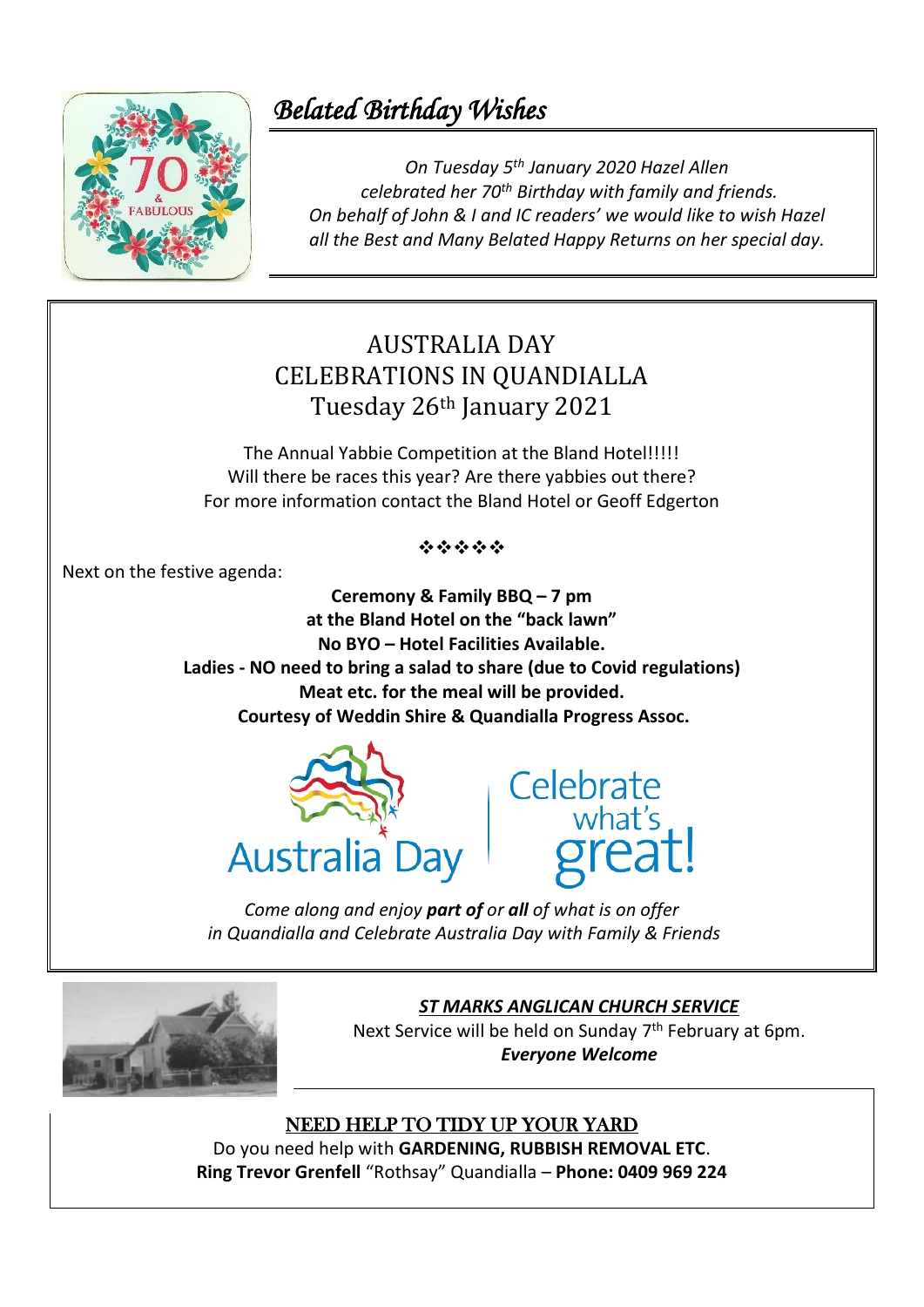#### *In case you missed the flyers that were sent out just before Christmas.*

#### 2020 Christmas Competition Mailbox & Town Scene

**The Quandialla Town Scene Decorated Mailbox** *1 st - Sponsored by Weddin Shire 1* **Mary & Bill Deery** *Nowlan Family "Uliwah"* 



*2 nd - Sponsored by Quandialla Fire 2 Brigade* – **Lyn & Ian Gardner Causer Family** 

*st - Sponsored by John & Sue Priestley*

*nd - Sponsored by Quandialla Assoc*

*John and I would like to thank our judges and co-sponsors for their support and a special thank you to all those families who joined in and help spread some Christmas Cheer.*

#### **QUANDIALLA FRIDAY NIGHT JACKPOTS:**

#### **Bland Hotel Poker Jackpot Draw ………………………….**

Last week the Jackpot was not claimed so this week you have 4 chances to win a meat tray and a chance to choose the Joker Card and you can take home \$260.

#### **Quandialla Bowling Club Draws …………………..**

The Riverina Club Draw was not claimed last Friday, so, this week it will jackpot to \$1000. While I.C. was on holiday the jackpot came to Quandialla and that person was at the club. So, a shout out of belated congratulations go to "Carp" Edgerton who took home the Riverina Club Draw of \$4150. The Members Club Draw of \$125 went to members' number 16 which I am pleased to say was me!!!!!!!!

So, this week it will start again at \$50.

Remember if your badge number is drawn for any of the jackpots. YOU MUST BE AT THE CLUB to claim your prize when it is announced. *Good Luck Everyone*



# *'CLAIMING the DATE'*

**Giant Handicraft Sale at Milvale Hall** on Saturday 27th March 2021. 8am to 4pm. Lots for all - Handicrafts, Patchwork, Embroidery, Knitting, Crochet. Enquiries to Shirley 0437 333 867

Having a Birthday in **January** and a Member of the Quandialla Bowling Club?

Then Fill out your Birthday Voucher, available at the Bar, and drop it in the barrel on Friday 29<sup>th</sup> (last Friday of the month) before 8.00pm, when the lucky winner will be drawn. You must be in attendance to collect your birthday win. **You could win \$50**

**Please Note: Unfortunately Tania will NOT be cooking at the Club this month.**